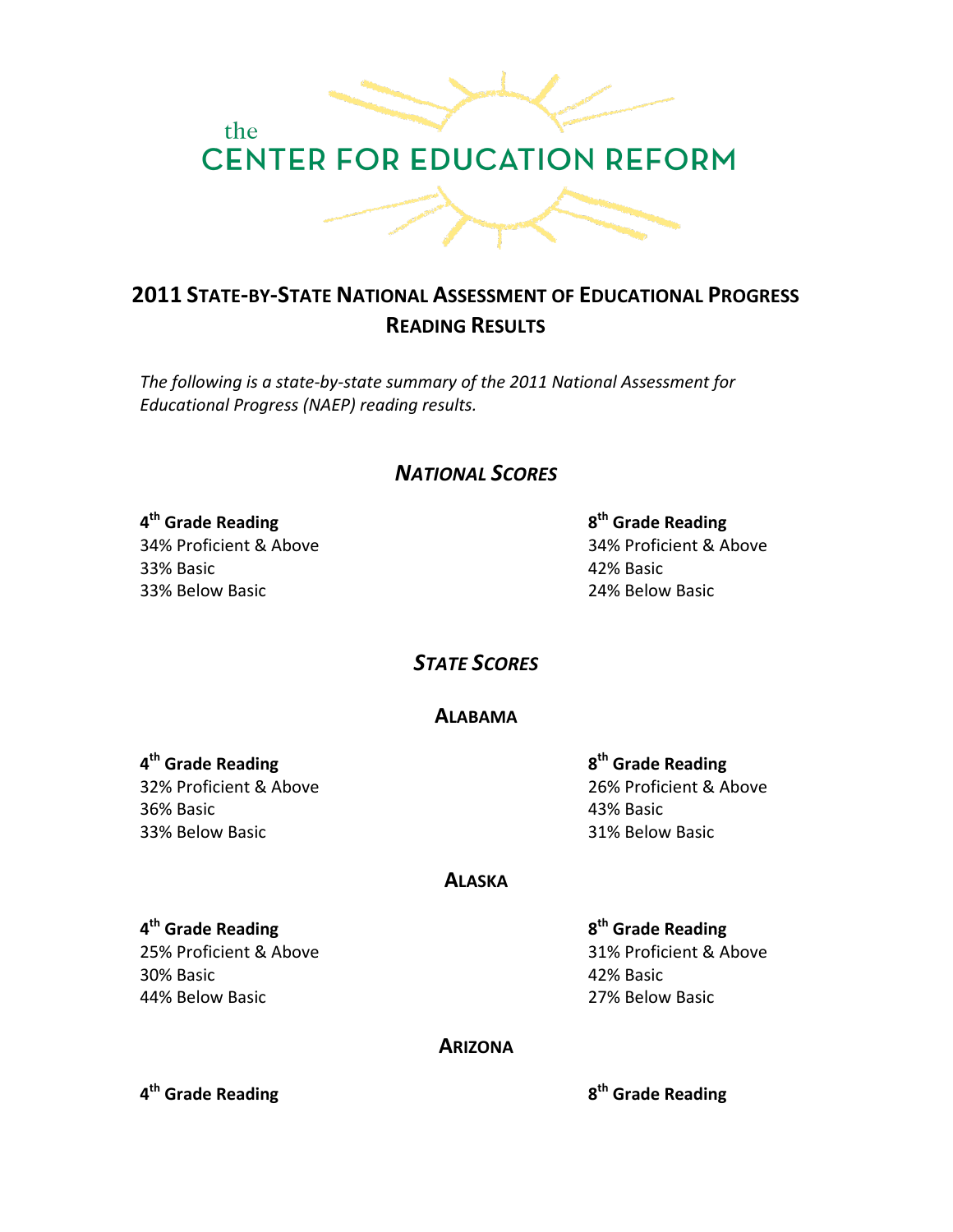26%!Proficient!&!Above!!!!!!!!!!!!!!!!!!!!!!!!!!!!!!!!!!!! 28%!Proficient!&!Above 32%!Basic! 43%!Basic!! 42%!Below!Basic!!!!!!!!!!!!!!!!!!!!!!!!!!!!!!!!!!!!!!!!!!!!!! 29%!Below!Basic

### **ARKANSAS**

**4th!Grade!Reading!!!!!!!!!!! 8th!Grade!Reading** 33%!Basic!!!!!!!!!!!!!!!!!!!!!!!!!!!!!!!!!!!!!!!!!!!!!!!!!!!!!!! 43%!Basic!! 37%!Below!Basic!!!!!!!!!!!!!!!!!!!!!!!!!!!!!!!!!!!!!!!!!!!!!!! 29%!Below!Basic

30%!Proficient!&!Above!!!!!!!!!!!!!!!!!!!!!!!!!!!!!!!!!!!! 28%!Proficient!&!Above

### **CALIFORNIA**

# **4th!Grade!Reading!!!!!!!!!!! 8th!Grade!Reading**

32%!Basic! 42%!Basic!! 44% Below Basic **Participate 120 and 144% Below Basic** 35% Below Basic

25% Proficient & Above 25% Proficient & Above

### **COLORADO**

### **4th!Grade!Reading!!!!!!!!!!! 8th!Grade!Reading**

32% Basic 2012 2020 12:00:00 12:00:00 12:00:00 12:00:00 12:00:00 12:00:00 12:00:00 12:00:00 12:00:00 12:00:00 29%!Below!Basic!!!!!!!!!!!!!!!!!!!!!!!!!!!!!!!!!!!!!!!!!!!!!! 19%!Below!Basic

38%!Proficient!&!Above!!!!!!!!!!!!!!!!!!!!!!!!!!!!!!!!!!!! 40%!Proficient!&!Above

# **CONNECTICUT**

### **4th!Grade!Reading!!!!!!!!!!! 8th!Grade!Reading**

31%!Basic! 39%!Basic!! 27%!Below!Basic!!!!!!!!!!!!!!!!!!!!!!!!!!!!!!!!!!!!!!!!!!!!!! 17%!Below!Basic

42%!Proficient!&!Above!!!!!!!!!!!!!!!!!!!!!!!!!!!!!!!!!!!! 44%!Proficient!&!Above

### **DELAWARE**

### **4th!Grade!Reading! 8th!Grade!Reading**

36%!Basic! 44%!Basic!! 28%!Below!Basic!!!!!!!!!!!!!!!!!!!!!!!!!!!!!!!!!!!!!!!!!!!!!!! 23%!Below!Basic

36% Proficient & Above 32% Proficient & Above

### **FLORIDA**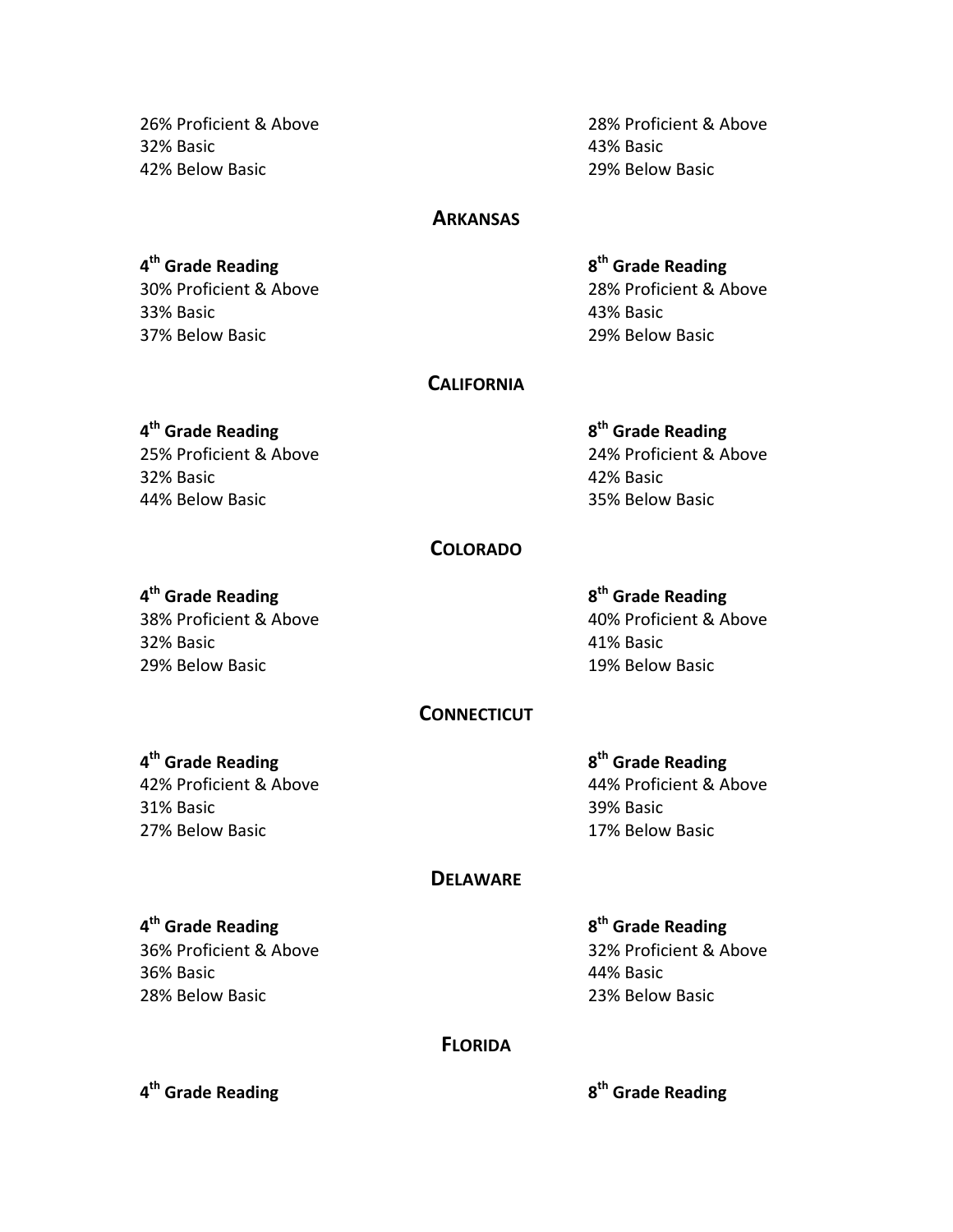35%!Proficient!&!Above!!!!!!!!!!!!!!!!!!!!!!!!!!!!!!!!!!!! 29%!Proficient!&!Above 36%!Basic!!!!!!!!!!!!!!!!!!!!!!!!!!!!!!!!!!!!!!!!!!!!!!!!!!!!!!!!! 43%!Basic!! 29%!Below!Basic 27%!Below!Basic

### **GEORGIA**

**4th!Grade!Reading!!!!!!!!!!! 8th!Grade!Reading** 34%!Basic! 47%!Basic!! 34% Below Basic **Participate 126% Below Basic** 26% Below Basic

32%!Proficient!&!Above!!!!!!!!!!!!!!!!!!!!!!!!!!!!!!!!!!!! 28%!Proficient!&!Above

### **HAWAII**

### **4th!Grade!Reading**!!!!!!!!! **8th!Grade!Reading**

32%!Basic!!!!!!!!!!!!!!!!!!!!!!!!!!!!!!!!!!!!!!!!!!!!!!!!!!!!!!! 42%!Basic!! 41% Below Basic **Participate 124 and 124 and 124 and 124 and 124 and 124 and 124 and 124 and 124 and 124 and 12** 

27% Proficient & Above 27% Proficient & Above

### **IDAHO**

**4th!Grade!Reading**!!!!!!!!!!! **8th!Grade!Reading**

36%!Basic!!!!!!!!!!!!!!!!!!!!!!!!!!!!!!!!!!!!!!!!!!!!!!!!!!!!!!!!! 47%!Basic!! 31%!Below!Basic!!!!!!!!!!!!!!!!!!!!!!!!!!!!!!!!!!!!!!!!!!!!!!! 19%!Below!Basic

32%!Proficient!&!Above!!!!!!!!!!!!!!!!!!!!!!!!!!!!!!!!!!!! 34%!Proficient!&!Above

### **ILLINOIS**

# **4th!Grade!Reading**!!!!!!!!!!! **8th!Grade!Reading**

34%!Proficient!&!Above!!!!!!!!!!!!!!!!!!!!!!!!!!!!!!!!!!! 34%!Proficient!&!Above 32%!Basic!!!!!!!!!!!!!!!!!!!!!!!!!!!!!!!!!!!!!!!!!!!!!!!!!!!!!!!! 43%!Basic!! 35%!Below!Basic!!!!!!!!!!!!!!!!!!!!!!!!!!!!!!!!!!!!!!!!!!!!!! 23%!Below!Basic

### **INDIANA**

### **4th!Grade!Reading!!!!!!!!!!! 8th!Grade!Reading**

35%!Basic! 46%!Basic!! 32%!Below!Basic!!!!!!!!!!!!!!!!!!!!!!!!!!!!!!!!!!!!!!!!!!!!!!! 22%!Below!Basic

**4th!Grade!Reading!!!!!!!!!!! 8th!Grade!Reading**

32%!Proficient!&!Above!!!!!!!!!!!!!!!!!!!!!!!!!!!!!!!!!!!! 32%!Proficient!&!Above

**IOWA**

33%!Proficient!&!Above!!!!!!!!!!!!!!!!!!!!!!!!!!!!!!!!!!!! 33%!Proficient!&!Above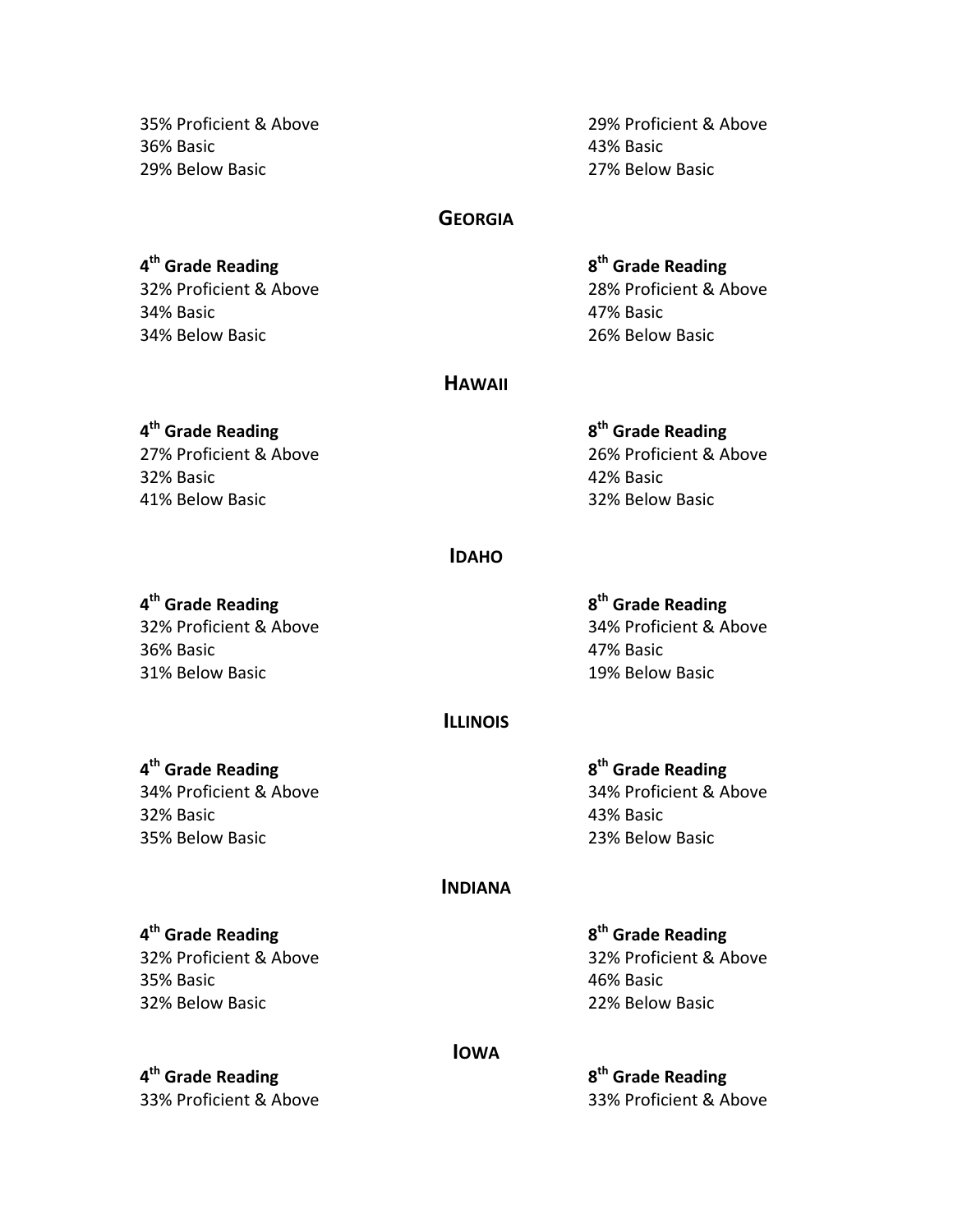35%!Basic!!!!!!!!!!!!!!!!!!!!!!!!!!!!!!!!!!!!!!!!!!!!!!!!!!!!!!!!! 44%!Basic!!

31% Below Basic **Participate 123% Below Basic** Participate 123% Below Basic

### **KANSAS**

# **4th!Grade!Reading!!!!!!!!!!! 8th!Grade!Reading**

35%!Basic! 43%!Basic!! 29%!Below!Basic!!!!!!!!!!!!!!!!!!!!!!!!!!!!!!!!!!!!!!!!!!!!!! 21%!Below!Basic

# 36% Proficient & Above 2008 120 2009 12:00 36% Proficient & Above

### **KENTUCKY**

36% Proficient & Above 26% Proficient & Above 36%!Basic!!!!!!!!!!!!!!!!!!!!!!!!!!!!!!!!!!!!!!!!!!!!!!!!!!!!!!!! 43%!Basic!! 28%!Below!Basic!!!!!!!!!!!!!!!!!!!!!!!!!!!!!!!!!!!!!!!!!!!!!!! 21%!Below!Basic

# **4th!Grade!Reading**!!!!!!!!!!! **8th!Grade!Reading**

### **LOUISIANA**

### **4th!Grade!Reading!!!!!!!!!!! 8th!Grade!Reading**

33%!Basic! 43%!Basic!! 45% Below Basic **Participate 124% Below Basic** 34% Below Basic

23%!Proficient!&!Above!!!!!!!!!!!!!!!!!!!!!!!!!!!!!!!!!!!! 22%!Proficient!&!Above

### **MAINE**

37% Basic 2012 2013 2020 12:00:00 2020 2031 2042 42% Basic 30%!Below!Basic!!!!!!!!!!!!!!!!!!!!!!!!!!!!!!!!!!!!!!!!!!!!!!! 20%!Below!Basic

**4th!Grade!Reading!!!!!!!!!!! 8th!Grade!Reading** 32% Proficient & Above 38% Proficient & Above

### **MARYLAND**

### **4th!Grade!Reading!!!!!!!!!!! 8th!Grade!Reading**

32%!Basic! 40%!Basic!! 25%!Below!Basic!!!!!!!!!!!!!!!!!!!!!!!!!!!!!!!!!!!!!!!!!!!!!!! 20%!Below!Basic

43% Proficient & Above 2008 Proficient & Above

### **MASSACHUSETTS**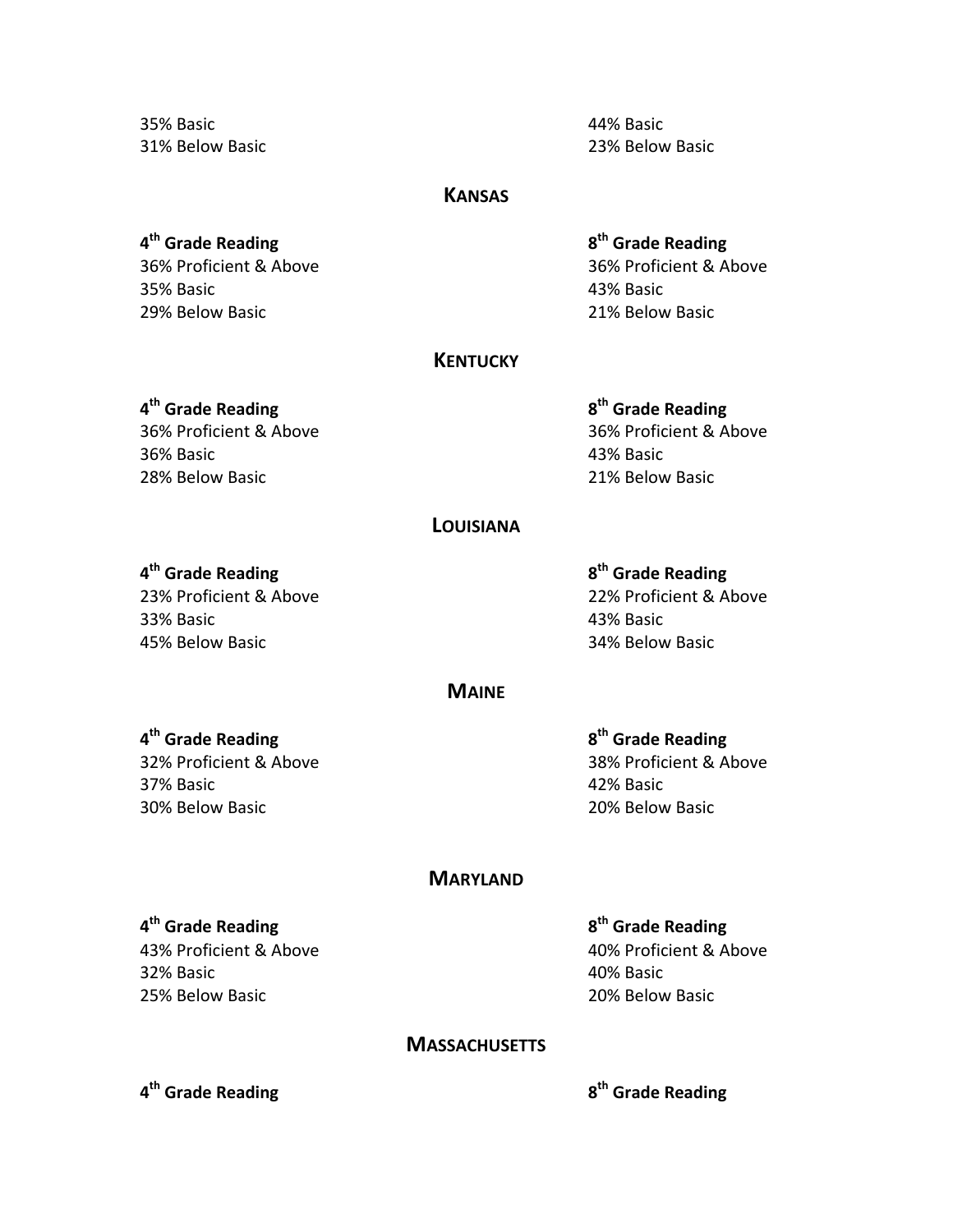51%!Proficient!&!Above!!!!!!!!!!!!!!!!!!!!!!!!!!!!!!!!!!!! 46%!Proficient!&!Above 32%!Basic!!!!!!!!!!!!!!!!!!!!!!!!!!!!!!!!!!!!!!!!!!!!!!!!!!!!!!!!! 38%!Basic!! 17%!Below!Basic!!!!!!!!!!!!!!!!!!!!!!!!!!!!!!!!!!!!!!!!!!!!!! 16%!Below!Basic

### **MICHIGAN**

**4th!Grade!Reading!!!!!!!!!!! 8th!Grade!Reading** 34%!Basic! !!!!!!!!! 45%!Basic!! 34% Below Basic **Participate 123% Below Basic** 134% Below Basic

31% Proficient & Above 2014 12:32% Proficient & Above

### **MINNESOTA**

### **4th!Grade!Reading!!!!!!!!!!! 8th!Grade!Reading**

35%!Basic! 42%!Basic!! 30% Below Basic **Internal Solution** Basic **19% Below Basic** 

35% Proficient & Above 25% Proficient & Above

### **MISSISSIPPI**

### **4th!Grade!Reading**!!!!!!!!!! **8th!Grade!Reading**

33% Basic **Advisors** 23% Basic **44% Basic** 45%!Below!Basic!!!!!!!!!!!!!!!!!!!!!!!!!!!!!!!!!!!!!!!!!!!!!!! 35%!Below!Basic

22% Proficient & Above 21% Proficient & Above

### **MISSOURI**

### **4th!Grade!Reading**!!!!!!! !!!!!!!!! **8th!Grade!Reading**

33%!Basic!!!!!!!!!!!!!!!!!!!!!!!!!!!!!!!!!!!!!!!!!!!!!!!!!!!!!!!! 43%!Basic!! 33%!Below!Basic!!!!!!!!!!!!!!!!!!!!!!!!!!!!!!!!!!!!!!!!!!!!!!! 21%!Below!Basic

34%!Proficient!&!Above!!!!!!!!!!!!!!!!!!!!!!!!!!!!!!!!!!!! 36%!Proficient!&!Above

### **MONTANA**

### **4th!Grade!Reading**!!!!!!!!!!! **8th!Grade!Reading**

38%!Basic!!!!!!!!!!!!!!!!!!!!!!!!!!!!!!!!!!!!!!!!!!!!!!!!!!!!!!!!! 44%!Basic!! 27%!Below!Basic!!!!!!!!!!!!!!!!!!!!!!!!!!!!!!!!!!!!!!!!!!!!!!! 14%!Below!Basic

35% Proficient & Above 25% Proficient & Above

### **NEBRASKA**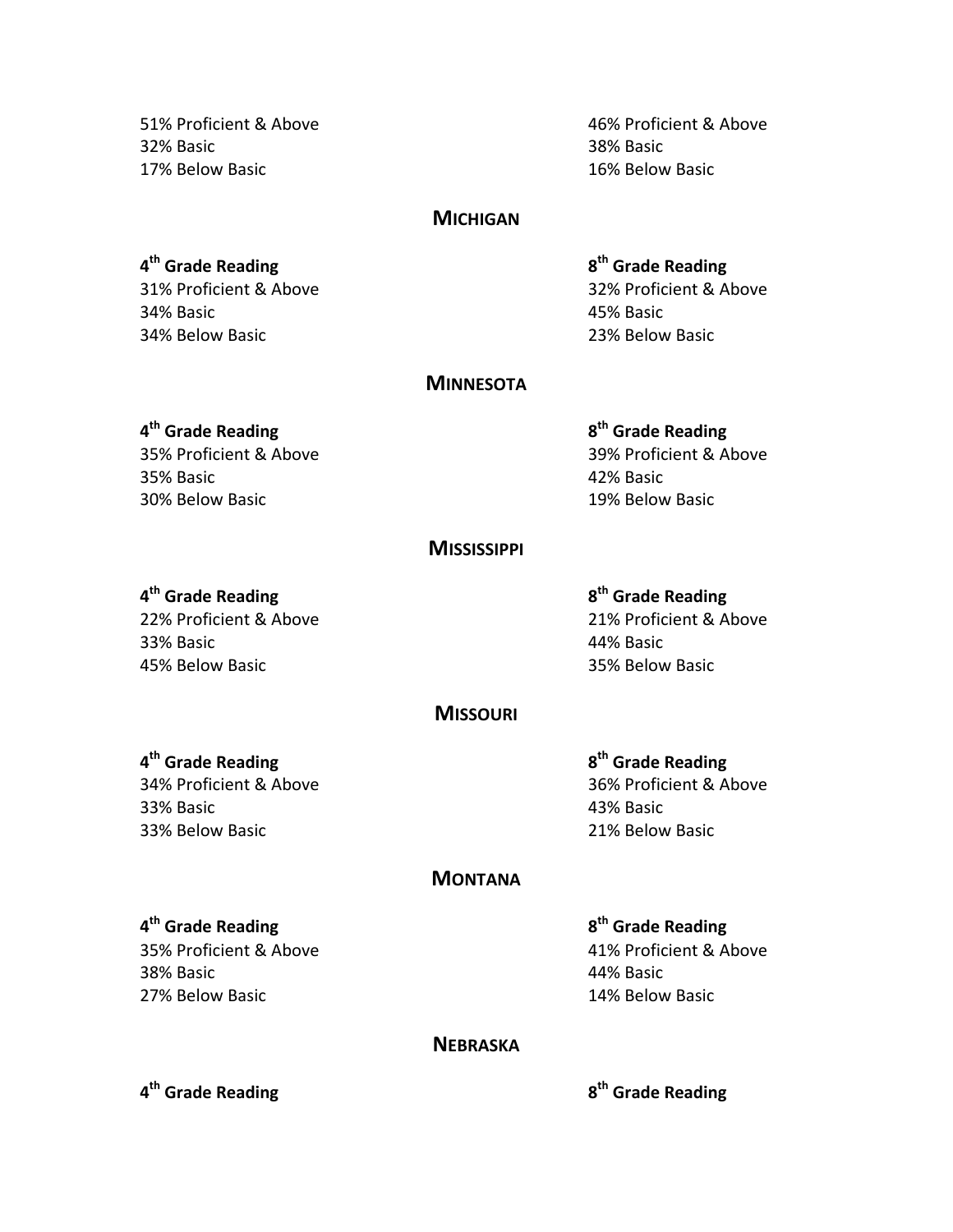34% Basic 2012 2013 2020 2021 2021 2022 2030 2046 2050 2051 2052 2053 2054 2055 2056 2057 2058 2059 2059 2051 2052 2053 2054 2055 2056 2057 2058 2059 2059 2059 2051 2052 2053 2059 2051 2052 2053 2058 2059 2059 2059 2051 20 30%!Below!Basic!!!!!!!!!!!!!!!!!!!!!!!!!!!!!!!!!!!!!!!!!!!!!!!! 19%!Below!Basic

36%!Proficient!&!Above!!!!!!!!!!!!!!!!!!!!!!!!!!!!!!!!!!!! 34%!Proficient!&!Above

### **NEVADA**

**4th!Grade!Reading!!!!!!!!!!! 8th!Grade!Reading** 33%!Basic!!!!!!!!!!!!!!!!!!!!!!!!!!!!!!!!!!!!!!!!!!!!!!!!!!!!!!!! 43%!Basic!! 42% Below Basic **Participate 128 and 12% Below Basic** 31% Below Basic

26%!Proficient!&!Above!!!!!!!!!!!!!!!!!!!!!!!!!!!!!!!!!!!! 26%!Proficient!&!Above

### **NEW!HAMPSHIRE**

### **4<sup>th</sup> Grade Reading**

43% Proficient & Above 2004 10% Proficient & Above 34%!Basic! 44%!Basic!! 22% Below Basic **Participate 16% Below Basic** in the 16% Below Basic

# 8<sup>th</sup> Grade Reading

### **NEW!JERSEY**

### **4th!Grade!Reading**!!!!!!!!!!! **8th!Grade!Reading**

34%!Basic! 39%!Basic!! 22%!Below!Basic!!!!!!!!!!!!!!!!!!!!!!!!!!!!!!!!!!!!!!!!!!!!!!! 16%!Below!Basic

43%!Proficient!&!Above!!!!!!!!!!!!!!!!!!!!!!!!!!!!!!!!!!!! 45%!Proficient!&!Above

# **NEW!MEXICO**

### **4th!Grade!Reading**!!!!!!!! **8th!Grade!Reading**

33% Basic 2008 and 2009 and 2009 and 2009 and 2009 and 2009 and 2009 and 2009 and 2009 and 2009 and 2009 and 20 47%!Below!Basic!!!!!!!!!!!!!!!!!!!!!!!!!!!!!!!!!!!!!!!!!!!!!! 32%!Below!Basic

# 20%!Proficient!&!Above!!!!!!!!!!!!!!!!!!!!!!!!!!!!!!!!!!!! 22%!Proficient!&!Above

### **NEW!YORK**

### **4<sup>th</sup> Grade Reading**

33% Basic **All Accords** 23% Basic **41% Basic** 32%!Below!Basic!!!!!!!!!!!!!!!!!!!!!!!!!!!!!!!!!!!!!!!!!!!!!!! 24%!Below!Basic

**8<sup>th</sup> Grade Reading** 35% Proficient & Above 35% Proficient & Above

## **NORTH CAROLINA**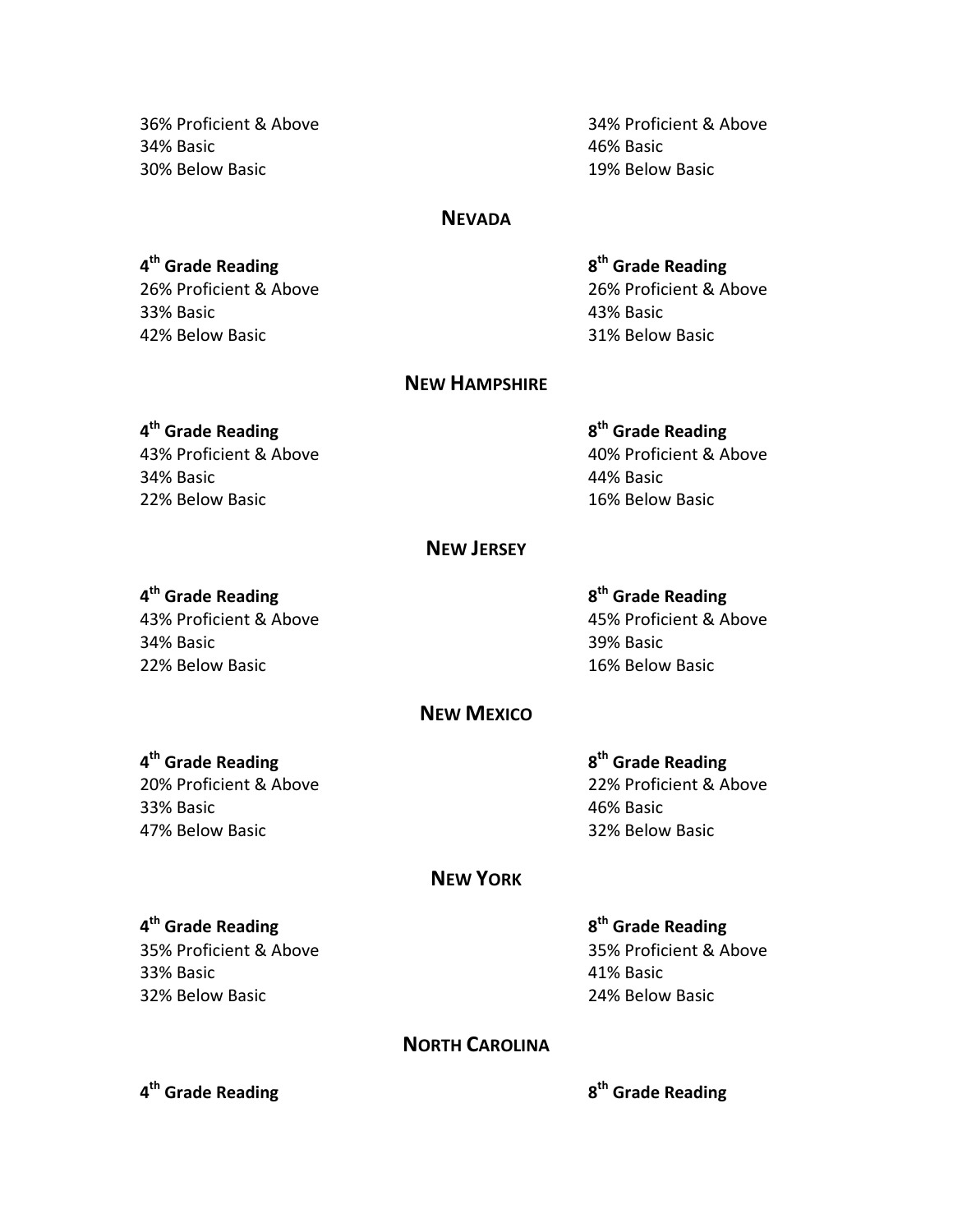34%!Proficient!&!Above!!!!!!!!!!!!!!!!!!!!!!!!!!!!!!!!!!!! 31%!Proficient!&!Above 34% Basic **43% Basic** 32%!Below!Basic!!!!!!!!!!!!!!!!!!!!!!!!!!!!!!!!!!!!!!!!!!!!!!! 26%!Below!Basic

### **NORTH DAKOTA**

### **4th!Grade!Reading**!!!!!!!!!!! **8th!Grade!Reading**

38%!Basic! 49%!Basic!! 26% Below Basic **26% Below Basic** 26% Below Basic

# 36%!Proficient!&!Above!!!!!!!!!!!!!!!!!!!!!!!!!!!!!!!!!!!! 34%!Proficient!&!Above

**OHIO**

34%!Proficient!&!Above!!!!!!!!!!!!!!!!!!!!!!!!!!!!!!!!!!!! 37%!Proficient!&!Above 38% Basic **43% Basic** 29%!Below!Basic!!!!!!!!!!!!!!!!!!!!!!!!!!!!!!!!!!!!!!!!!!!!!!! 21%!Below!Basic

# **4th!Grade!Reading!!!!!!!!!! 8th!Grade!Reading**

### **OKLAHOMA**

### **4th!Grade!Reading**!!!!!!!!!!! **8th!Grade!Reading**

37%!Basic! 46%!Basic!! 36%!Below!Basic!!!!!!!!!!!!!!!!!!!!!!!!!!!!!!!!!!!!!!!!!!!!!!! 27%!Below!Basic

26%!Proficient!&!Above!!!!!!!!!!!!!!!!!!!!!!!!!!!!!!!!!!!! 27%!Proficient!&!Above

### **OREGON**

32%!Basic!!!!!!!!!!!!!!!!!!!!!!!!!!!!!!!!!!!!!!!!!!!!!!!!!!!!!!!! 43%!Basic!! 37%!Below!Basic!!!!!!!!!!!!!!!!!!!!!!!!!!!!!!!!!!!!!!!!!!!!!!! 24%!Below!Basic

**4th!Grade!Reading!!!!!!!!!! 8th!Grade!Reading** 30% Proficient & Above 33% Proficient & Above

### **PENNSYLVANIA**

### **4th!Grade!Reading!!!!!!!!!!! 8th!Grade!Reading**

32%!Basic!!!!!!!!!!!!!!!!!!!!!!!!!!!!!!!!!!!!!!!!!!!!!!!!!!!!!!!!! 39%!Basic!! 26%!Below!Basic!!!!!!!!!!!!!!!!!!!!!!!!!!!!!!!!!!!!!!!!!!!!!!! 23%!Below!Basic

41% Proficient & Above 38% Proficient & Above

### **RHODE ISLAND**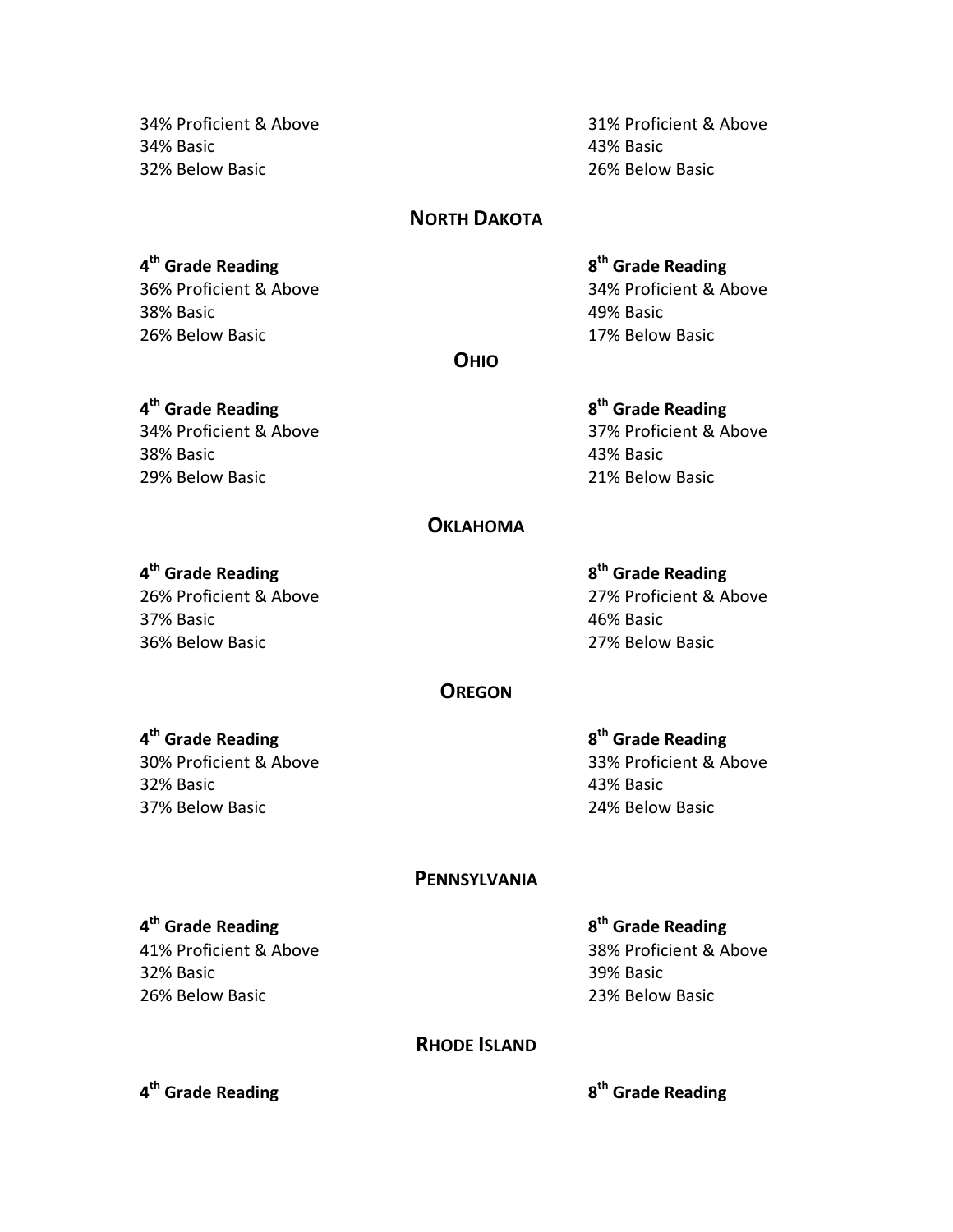35% Basic **Participate 128 and 22% Basic** 129% Basic 30%!Below!Basic!!!!!!!!!!!!!!!!!!!!!!!!!!!!!!!!!!!!!!!!!!!!!!! 24%!Below!Basic

36%!Proficient!&!Above!!!!!!!!!!!!!!!!!!!!!!!!!!!!!!!!!!!! 34%!Proficient!&!Above

### **SOUTH CAROLINA**

**4th!Grade!Reading**!!!!!!!!!!! !!!!!!!!! **8th!Grade!Reading** 33%!Basic!!!!!!!!!!!!!!!!!!!!!!!!!!!!!!!!!!!!!!!!!!!!!!!!!!!!!!!!! 45%!Basic!! 39%!Below!Basic!!!!!!!!!!!!!!!!!!!!!!!!!!!!!!!!!!!!!!!!!!!!!!! 28%!Below!Basic

28% Proficient & Above 27% Proficient & Above

### **SOUTH DAKOTA**

37%!Basic!!!!!!!!!!!!!!!!!!!!!!!!!!!!!!!!!!!!!!!!!!!!!!!!!!!!!!! 47%!Basic!! 31% Below Basic **Internal Property** Enterprise in the 17% Below Basic

**4th!Grade!Reading**!!!!!!!!!!! **8th!Grade!Reading** 31%!Proficient!&!Above!!!!!!!!!!!!!!!!!!!!!!!!!!!!!!!!!!!! 35%!Proficient!&!Above

### **TENNESSEE**

### **4th!Grade!Reading**!!!!!!!!!!! **8th!Grade!Reading**

35%!Basic!!!!!!!!!!!!!!!!!!!!!!!!!!!!!!!!!!!!!!!!!!!!!!!!!!!!!!!! 43%!Basic!! 40% Below Basic **Property** 20% Below Basic

26% Proficient & Above 27% Proficient & Above

### **TEXAS**

### **4th!Grade!Reading**!!!!!!!!!!! **8th!Grade!Reading**

29%!Proficient!&!Above!!!!!!!!!!!!!!!!!!!!!!!!!!!!!!!!!!!! 27%!Proficient!&!Above 36%!Basic!!!!!!!!!!!!!!!!!!!!!!!!!!!!!!!!!!!!!!!!!!!!!!!!!!!!!!!! 48%!Basic!! 36% Below Basic **Participate 126% Below Basic** 26% Below Basic

### **UTAH**

35%!Basic!!!!!!!!!!!!!!!!!!!!!!!!!!!!!!!!!!!!!!!!!!!!!!!!!!!!!!!!! 43%!Basic!! 32%!Below!Basic!!!!!!!!!!!!!!!!!!!!!!!!!!!!!!!!!!!!!!!!!!!!!!! 21%!Below!Basic

**4th!Grade!Reading**!!!!!!!!!!! **8th!Grade!Reading** 33% Proficient & Above 23% Proficient & Above

### **VERMONT**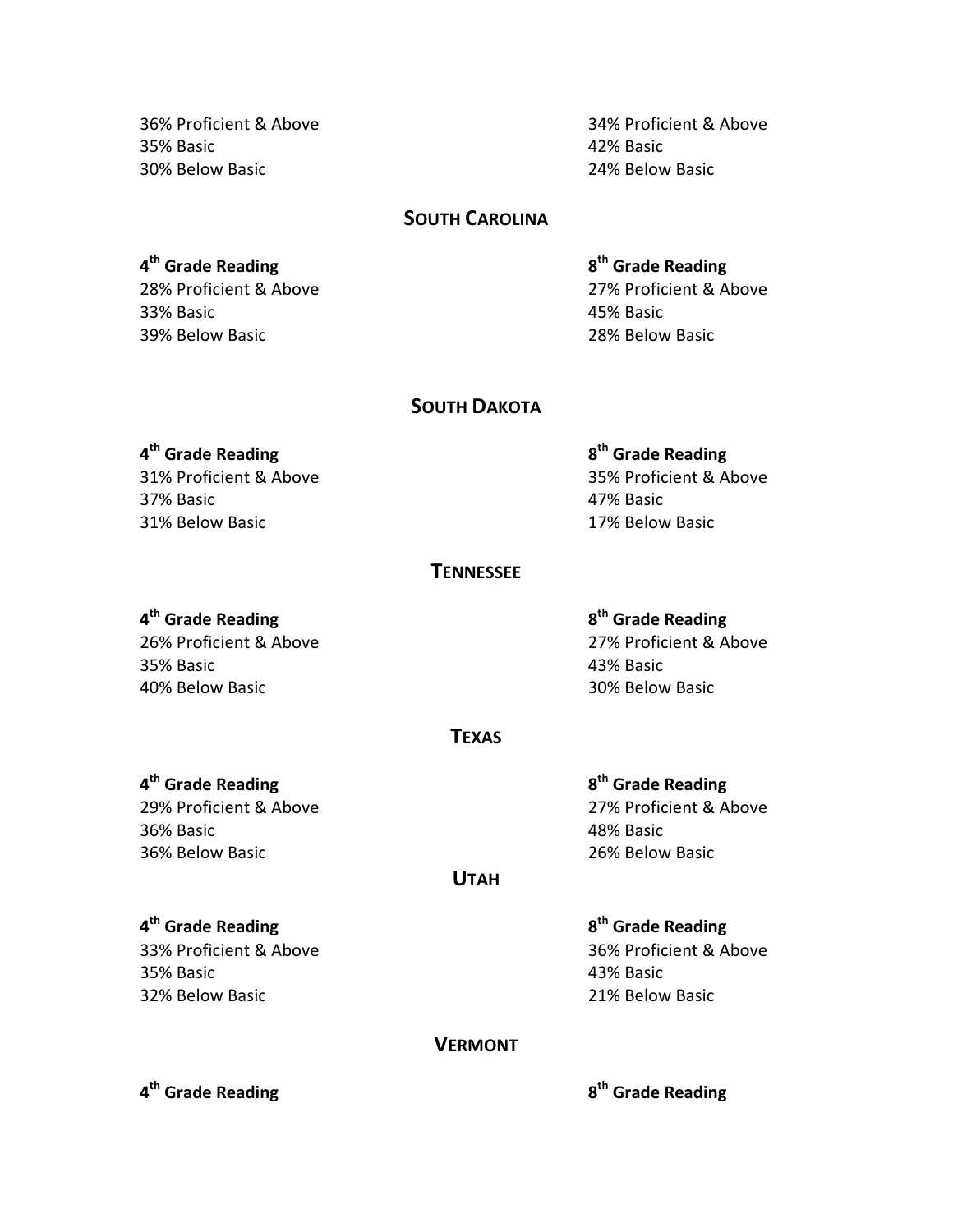41%!Proficient!&!Above!!!!!!!!!!!!!!!!!!!!!!!!!!!!!!!!!!!! 45%!Proficient!&!Above 32%!Basic!!!!!!!!!!!!!!!!!!!!!!!!!!!!!!!!!!!!!!!!!!!!!!!!!!!!!!!! 38%!Basic!! 27%!Below!Basic!!!!!!!!!!!!!!!!!!!!!!!!!!!!!!!!!!!!!!!!!!!!!!! 18%!Below!Basic

### **VIRGINIA**

**4th!Grade!Reading**!!!!!!!!!!! **8th Grade!Reading** 33%!Basic!!!!!!!!!!!!!!!!!!!!!!!!!!!!!!!!!!!!!!!!!!!!!!!!!!!!!!!!! 42%!Basic!! 28% Below Basic **28% Below Basic** 22% Below Basic

39%!Proficient!&!Above!!!!!!!!!!!!!!!!!!!!!!!!!!!!!!!!!!!! 36%!Proficient!&!Above

### **WASHINGTON**

### **4th!Grade!Reading!!!!!!!!!!! 8th!Grade!Reading**

32%!Basic!!!!!!!!!!!!!!!!!!!!!!!!!!!!!!!!!!!!!!!!!!!!!!!!!!!!!!!!! 40%!Basic!! 33%!Below!Basic!!!!!!!!!!!!!!!!!!!!!!!!!!!!!!!!!!!!!!!!!!!!!! 23%!Below!Basic

34% Proficient & Above 37% Proficient & Above

### **WASHINGTON, DC**

25% Basic 25% Basic 25% Basic 56%!Below!Basic!!!!!!!!!!!!!!!!!!!!!!!!!!!!!!!!!!!!!!!!!!!!!!! 49%!Below!Basic

### **4th!Grade!Reading!!!!!!!!!!! 8th!Grade!Reading**

19%!Proficient!&!Above!!!!!!!!!!!!!!!!!!!!!!!!!!!!!!!!!!!! 16%!Proficient!&!Above

### **WEST VIRGINIA**

### **4th!Grade!Reading**!!!!!!!!!!! **8th!Grade!Reading**

34%!Basic! 44%!Basic!! 39%!Below!Basic!!!!!!!!!!!!!!!!!!!!!!!!!!!!!!!!!!!!!!!!!!!!!!! 32%!Below!Basic

27%!Proficient!&!Above!!!!!!!!!!!!!!!!!!!!!!!!!!!!!!!!!!!! 24%!Proficient!&!Above

### **WISCONSIN**

### **4th!Grade!Reading**!!!!!!!!!!! **8th!Grade!Reading**

34%!Basic! 44%!Basic!! 32%!Below!Basic!!!!!!!!!!!!!!!!!!!!!!!!!!!!!!!!!!!!!!!!!!!!!!! 21%!Below!Basic

33% Proficient & Above 35% Proficient & Above

### **WYOMING**